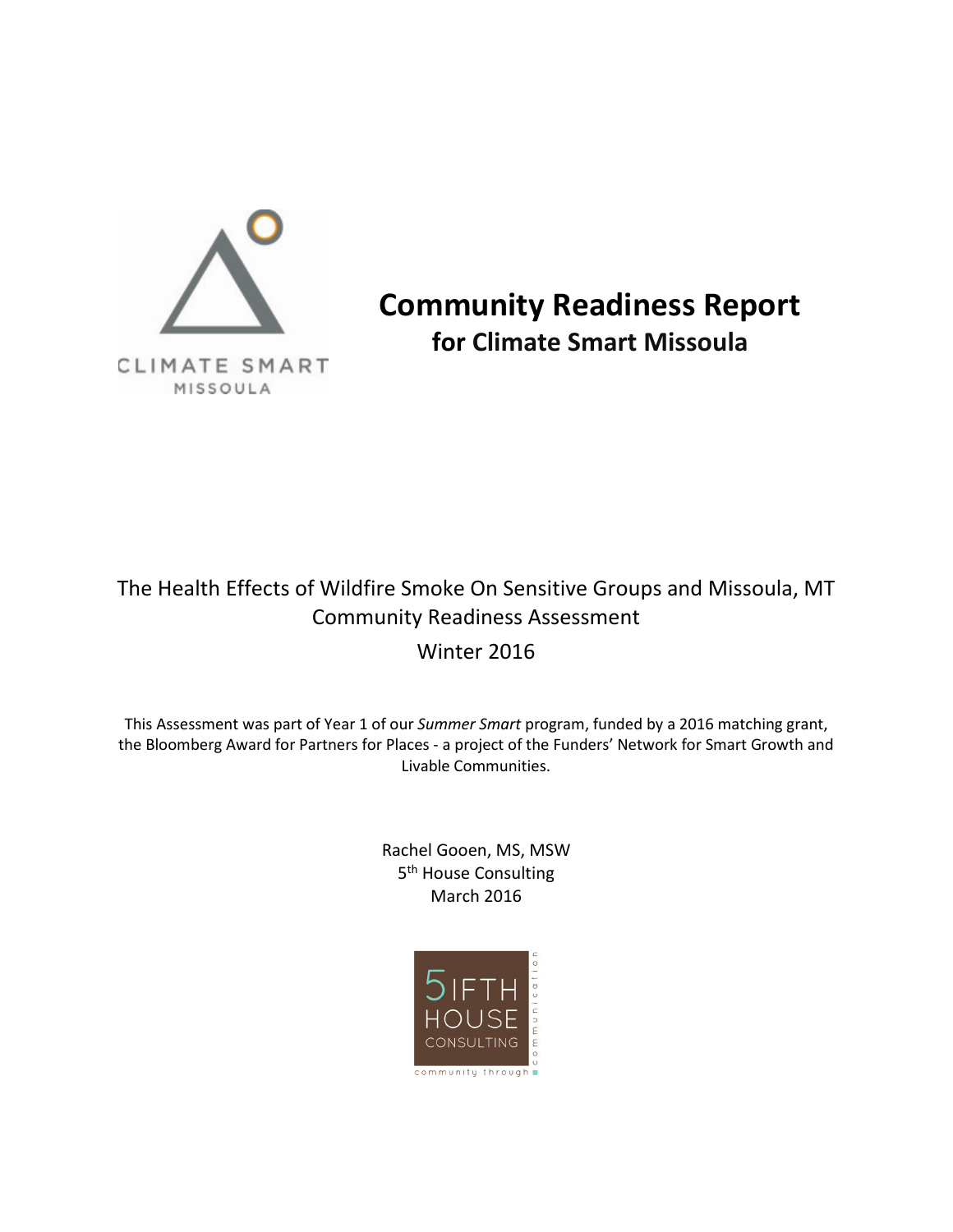## **TABLE OF CONTENTS**

| <b>Executive Summary</b>                                            | $\mathbf{1}$   |  |
|---------------------------------------------------------------------|----------------|--|
| About the Community Readiness Model                                 | $\overline{2}$ |  |
| Definitions of Health Impacts of Wildfire Smoke on Sensitive Groups | $\overline{2}$ |  |
| <b>Explanation of Tools and Method</b>                              | 3              |  |
| Missoula's Community Readiness Scores                               | 4              |  |
| Dimension A: Community Knowledge of Efforts                         | 6              |  |
| Dimension B: Leadership                                             | 7              |  |
| Dimension C: Community Climate                                      |                |  |
| Dimension D: Community Knowledge of Issue                           | 8              |  |
| Actions for Increasing Readiness Levels                             | 10             |  |
| Appendix A: Interview Questions                                     | 11             |  |
| 15<br>Appendix B: Rating Scales for Scoring                         |                |  |
| Appendix C: Stages of Community Readiness                           |                |  |
| Appendix D: Dimensions of Community Readiness                       |                |  |
| 19<br>Appendix E: References                                        |                |  |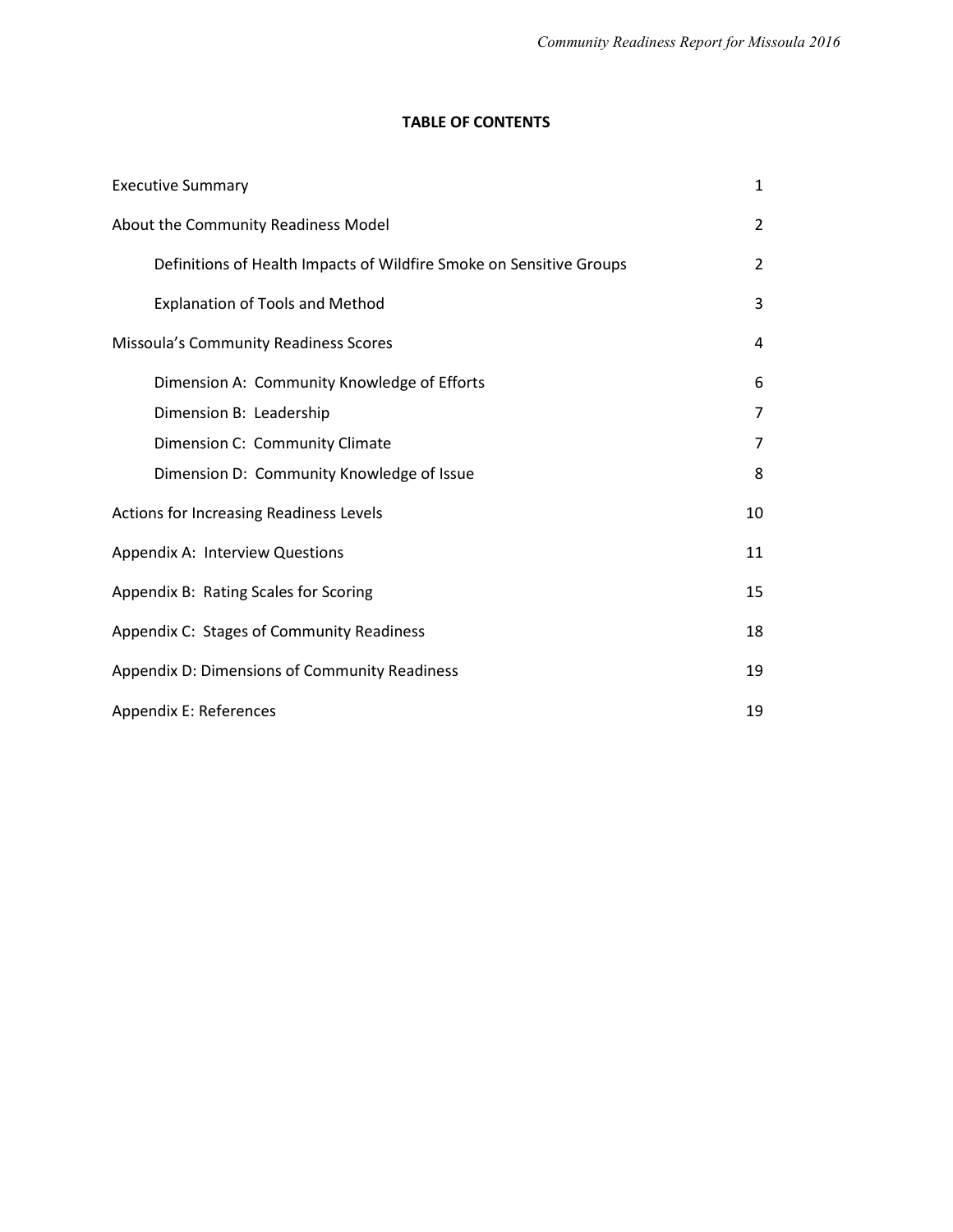## **Executive Summary**

Climate Smart Missoula partnered with the City of Missoula and others to address wildfire smoke and heat risks in our community. As part of this effort and via Rachel Gooen with Fifth House Consulting, Climate Smart Missoula completed a Community Readiness Assessment (CRA) to determine Missoula's readiness to address the health impacts of wildfire smoke on sensitive groups. The Community Readiness Model is a tool which helps communities assess their level of readiness to address a particular issue and implement actions to increase readiness levels. The model defines stages of readiness from the lowest  $(1 = no$  awareness about the issue) to the highest (9 = high level of community ownership). Understanding a community's level of readiness can help identify the most effective actions to successfully address the issue at hand.

The CRA team interviewed seven community leaders representing Health, Education, Business, Recreation, First Responders, and Local Government sectors. Based on participant responses, the CRA team assigned scores which correspond with the stages of readiness defined in the Community Readiness Model.

**Missoula's overall community readiness score was 2.98**. This score indicates that most respondents feel *there is local concern about the issue of health impacts related to wildfire smoke, but no immediate motivation to do anything about it*. At this stage of readiness, some community members have heard about local efforts to address this issue, but know little about these efforts or the issue itself. The following quote illustrates this level of readiness:

*"… Many people don't have a sense of what their options are, of what they truly can do. People feel, to a certain extent, stuck… life doesn't come to a stop ... I think that people would probably say that they do need to know more about the different health impacts about these levels of air quality. However, knowing about the health impacts, and having alternatives as far as what to do to keep going about your regular life -- there's a solutions gap there."*

The overall readiness score was an average of the scores of four dimensions of community readiness:

- **Community Knowledge of Efforts – 3.43 (Vague Awareness).** *At least some community members are vaguely aware that efforts exist, having heard of them, but little else.*
- **Leadership – 3.0 (Vague Awareness).** *Community leaders believe this issue may be a concern in the community, but it may not be seen as a priority. Leadership shows no immediate motivation to act.*
- **Community Climate – 2.79 (Denial/Resistance).** *Community members believe the issue may be a concern in general, but believe that it is not a concern in this community. Or, community members believe this issue may be a concern in the community, but don't think it can or should be addressed.*
- **Community Knowledge of the Issue – 2.71 (Denial/Resistance).** *Only a few community members have any knowledge about the issue. Among many community members, there are misconceptions about the issue.*

These community readiness scores and stages offer insight into priorities for increasing overall community readiness to address the effects of wildfire smoke on sensitive groups. Community knowledge about efforts to address this issue is the highest of the dimensions, whereas community knowledge about the specific issue itself is lowest. At this stage of readiness, focusing on the personal benefits of addressing the health effects of wildfire smoke may be an effective way to increase community knowledge about the issue.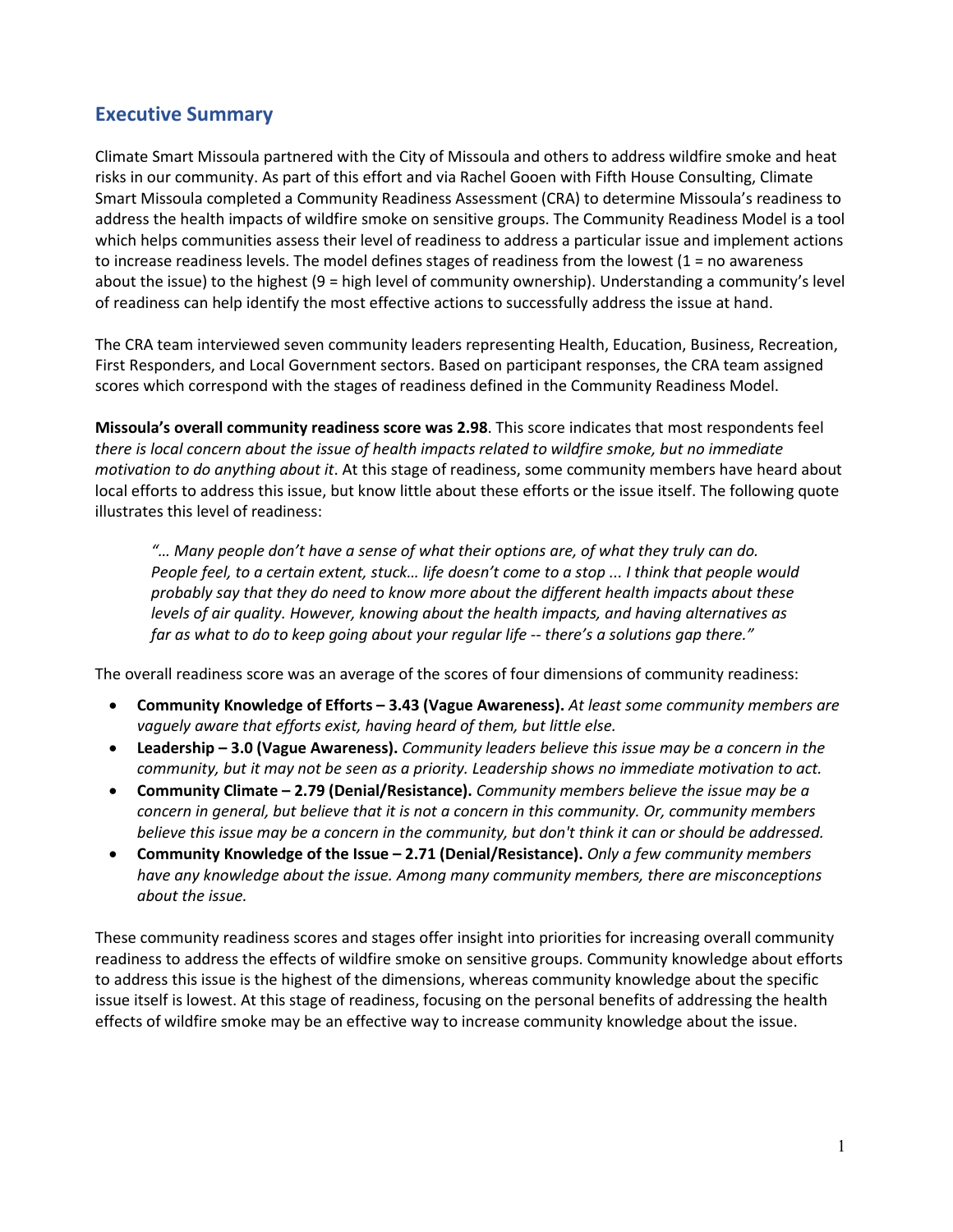## **Community Readiness Report for Climate Smart Missoula**

## **About the Community Readiness Model**

The Community Readiness Model was developed at the Tri-Ethnic Center for Prevention Research at Colorado State University to help communities assess their level of readiness to address a particular issue and to develop and implement actions to increase readiness levels. The Community Readiness Model defines nine stages of readiness:

- 1. No awareness
- 2. Denial/resistance
- 3. Vague awareness
- 4. Preplanning
- 5. Preparation
- 6. Initiation
- 7. Stabilization
- 8. Confirmation/Expansion
- 9. High Level of Community Ownership

*See Appendix C for a brief explanation of these stages.*

Researchers at the Tri-Ethnic Center for Prevention Research (Oetting et al., 1995) studied The Transtheoretical Model of Behavior Change (Prochaska and DiClemente, 1992), also called the Stages of Change Model. Their research showed how communities are a lot like individuals in the sense that they both predictably move through sequential stages before they are ready to make changes. While an individual would change specific behaviors, the translation for a community would be their readiness to accept actions needed to address an issue such as programs, interventions, and educational campaigns.

Communities, similar to individuals, can be at different levels of readiness to address issues and make changes. Also similar to individuals, matching actions that are appropriate to their level of readiness helps communities move forward with successfully addressing an issue. Consequently, if a community is not ready to address an issue, and the action is not matched appropriately, failure or frustration is likely. For example, the community may deny there is a problem, and thus efforts to implement programs will be met with resistance or even hostility. Or, the community may acknowledge there is an issue, but may not understand it, resulting in community indifference towards developing and delivering interventions. Additionally, community leaders may not be willing to provide resources to effectively implement new programs or activities. In summary, if a community is not ready, efforts to address an issue will be unsuccessful. (E. R. Oetting et al., 2014)

## Definitions of Health Impacts of Wildfire Smoke on Sensitive Groups and Chosen Geography

Climate Smart Missoula, the City of Missoula, and others have partnered to develop and strengthen networks to address community and individual responses to fire, smoke, and heat risks.

Recently, Climate Smart Missoula executed a Community Readiness Assessment (CRA) to determine Missoula's readiness to address health effects of smoke on sensitive groups in order to measure how the community will accept the Summer Smart prevention program. More specifically, the CRA focused on how children, the elderly, pregnant women, and people with heart or respiratory conditions are affected by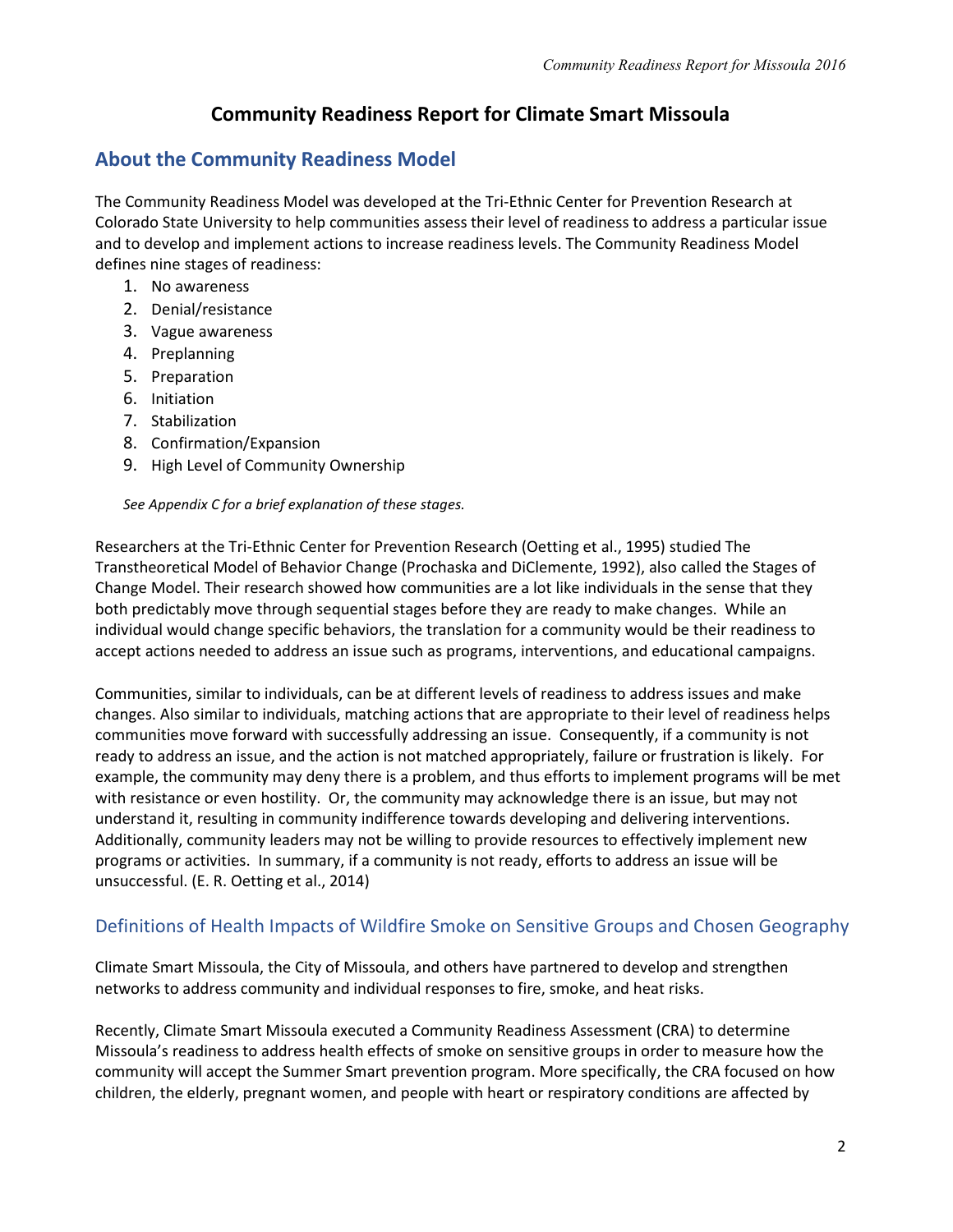wildfire smoke in the Missoula region (defined as East Missoula to the Wye (??) and the Rattlesnake Wilderness to the South Hills).

## Explanation of Tool and Methods

The CRA consists of 36 questions assessing five dimensions of readiness:

- 1. Community knowledge of the efforts.
- 2. Leadership.
- 3. Community climate.
- 4. Community knowledge of the issue.
- *5.* Resources.

The CRA is flexible to a community's needs. Therefore, it is not required to ask all 36 questions or inquire about all five dimensions. Climate Smart Missoula's questionnaire was comprised of 23 questions and focused on four dimensions of readiness: community knowledge of the efforts, leadership, community climate, and community knowledge of the issue. The interview questions are included in Appendix A.

#### **Steps to assess community readiness included the following:**

- 1. Identify and clearly define issue.
- 2. Identify and clearly define and delineate the community.
- 3. Prepare interview questions.
- 4. Choose key respondents.
- 5. Conduct and transcribe interviews.
- 6. Score the interviews.
- 7. Calculate average dimension scores.

The CRA team conducted phone interviews with seven community leaders representing Health, Education, Business, Recreation, First Responders, and Local Government sectors. The CRA team then transcribed and independently scored the interviews using anchored rating scales of readiness. Scores, ranging from one to nine, were assigned to each of the four dimensions.

#### **The key questions for each dimension are as follows:**

#### **Community Knowledge of Efforts**

How much does the community know about current programs and activities?

#### **Leadership**

What is leadership's attitude toward addressing the issue?

#### **Community Climate**

What is the community's attitude toward addressing the issue?

#### **Community Knowledge of the Issue**

How much does the community know about the issue?

For each dimension, anchored rating scales represent the lowest stage/level of readiness (1 = *no awareness*) to the highest stage/level of readiness (9 = *high level of community ownership*). The scorers completed their independent scoring and then met to reach consensus on differing scores. After reaching consensus, the team totaled the scores, and calculated Missoula's stage of readiness.

Based on key respondent interviews, the CRA team assigned a level of readiness, ranging from one to nine, to each dimension. Actions for increasing Missoula's readiness were then matched to the community readiness score. The dimensions with the lowest levels of readiness indicate where outreach and education efforts are most needed to achieve program success.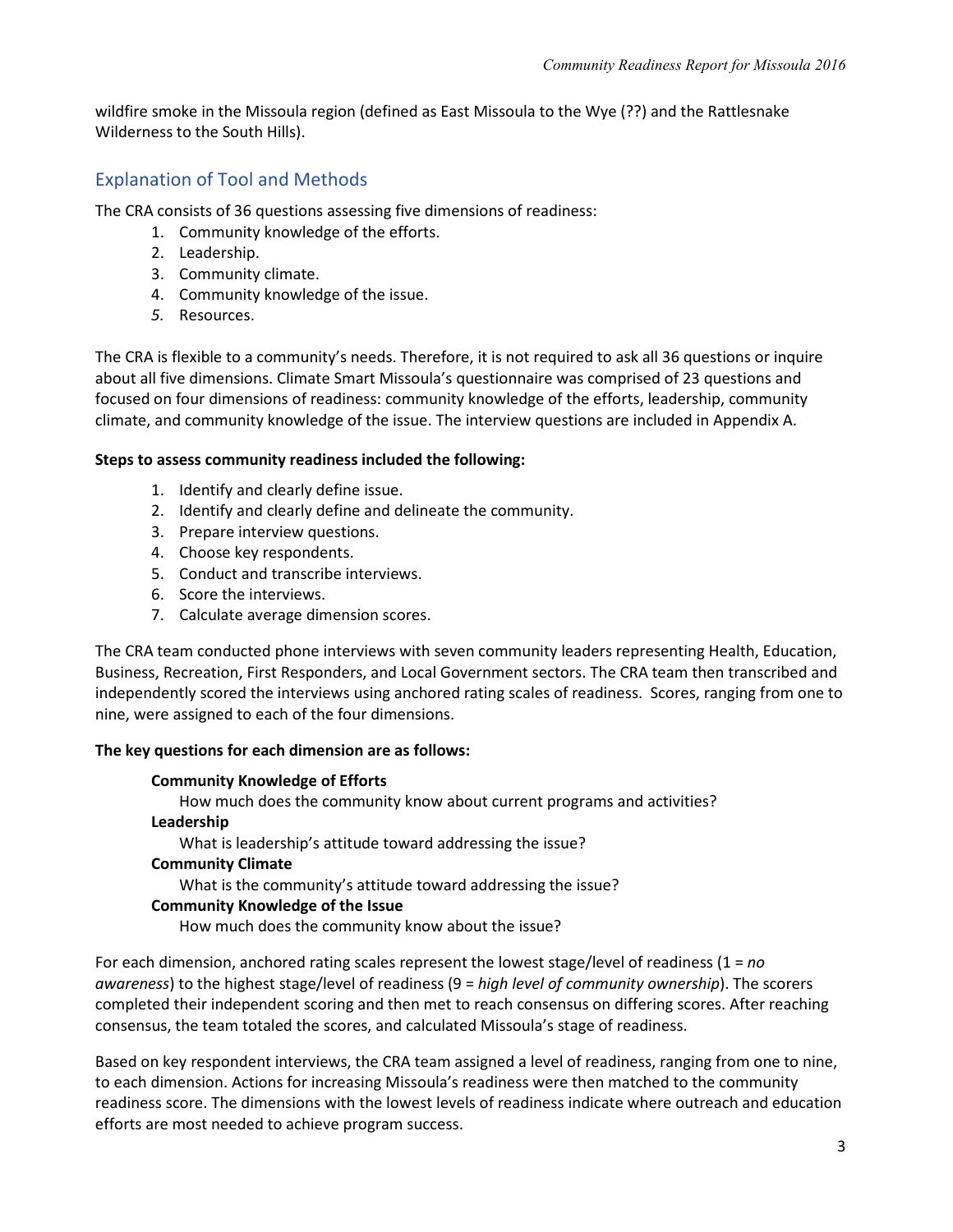## **Community Readiness Scores**

#### **Overall Community Readiness Score:** *2.98/3.0 Vague Awareness*

#### *Most feel that there is a local concern, but there is no immediate motivation to do anything about it.*

Since the overall average score is .02 away from a 3.0, this issue was scored at Stage 3. Scores ranged from 2.71 – 3.43 and details are included in the results below. It is recommended that steps for both Stage 2 and 3 are implemented.

Statements that are often true for communities in this stage include the following:

- A few community members have at least heard about local efforts, but know little about them.
- Leadership and community members believe that this issue may be a concern in the community. They show no immediate motivation to act.
- Community members have only vague knowledge about the issue (e.g. they have some awareness that the issue can be problem and why it may occur).

*"Something should probably be done, but what? Maybe someone else will work on this."*

| <b>Scores and Readiness Levels</b> |  |
|------------------------------------|--|
|                                    |  |

| <b>Readiness to Address Health Effects of Smoke on Sensitive Groups</b> |                                |                        |                                                                                                                                                                                                                                                                                |  |
|-------------------------------------------------------------------------|--------------------------------|------------------------|--------------------------------------------------------------------------------------------------------------------------------------------------------------------------------------------------------------------------------------------------------------------------------|--|
| <b>Dimension</b>                                                        | <b>Average</b><br><b>Score</b> | <b>Readiness Stage</b> | <b>Description</b>                                                                                                                                                                                                                                                             |  |
| A. Knowledge of Efforts                                                 | 3.43                           | <b>Vague Awareness</b> | At least some community members are<br>vaguely aware that efforts exist, having heard<br>of them, but little else.                                                                                                                                                             |  |
| <b>B.</b> Leadership                                                    | 3.00                           | <b>Vague Awareness</b> | Leadership believes that this issue may be a<br>concern in the community. It may not be seen<br>as a priority. They show no immediate<br>motivation to act.                                                                                                                    |  |
| C. Community Climate                                                    | 2.79                           | Denial/Resistance      | Community members believe that the issue<br>may be a concern, in general, but believe that<br>it is not a concern in this community. $OR$<br>Community members believe that this issue<br>may be a concern in the community, but don't<br>think it can or should be addressed. |  |
| D. Knowledge of Issue                                                   | 2.71                           | Denial/Resistance      | Only a few community members have any<br>knowledge about the issue. Among many<br>community members, there are<br>misconceptions about the issue.                                                                                                                              |  |
| <b>Overall CRA Score</b>                                                | 2.98/3.0                       | <b>Vague Awareness</b> | Most feel that there is a local concern,<br>but there is no immediate motivation<br>to do anything about it.                                                                                                                                                                   |  |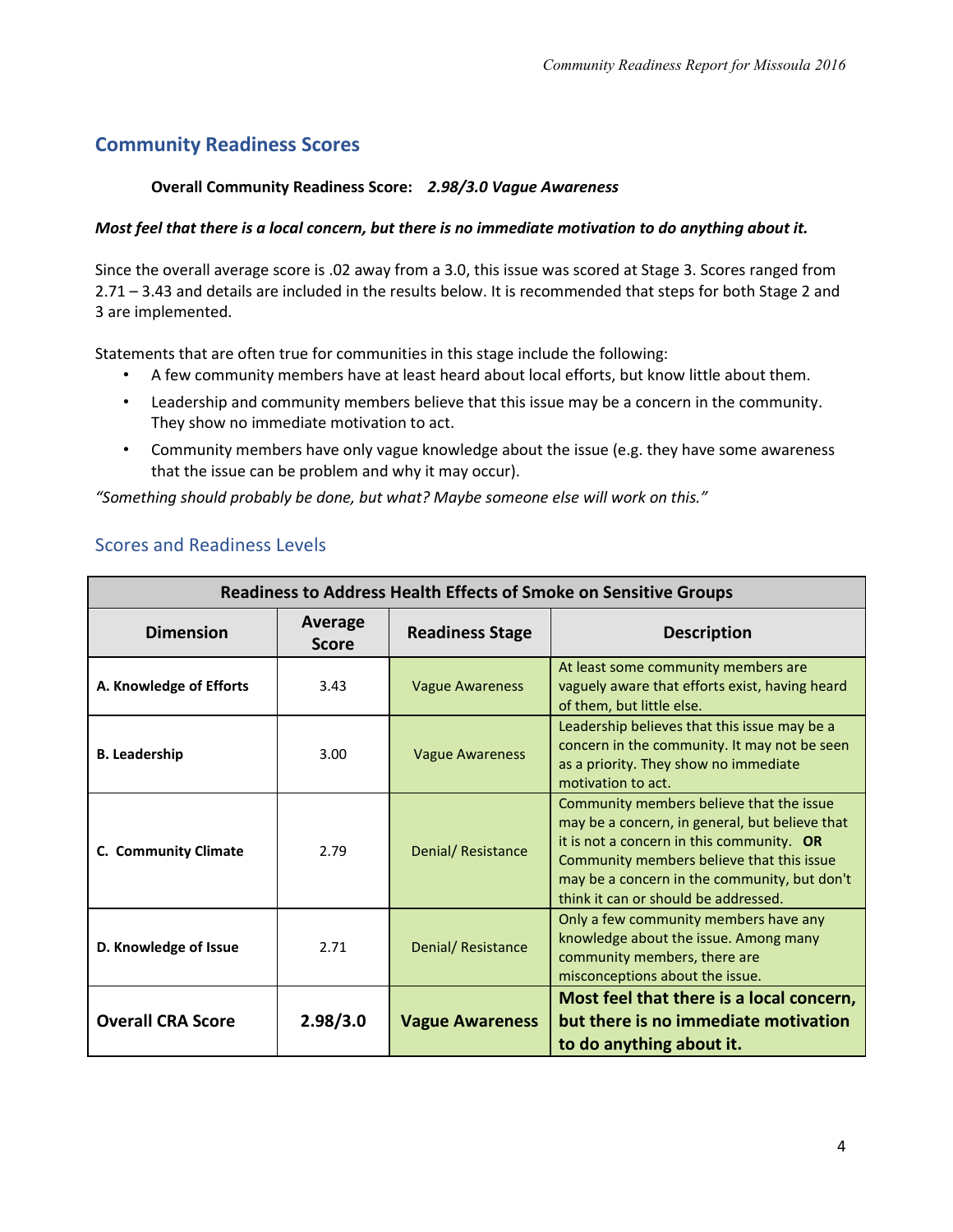| <b>Dimensions</b>        | #1  | #2  | #3  | #4  | #5                                 | #6  | #7   | <b>CRA</b><br><b>Score</b> |
|--------------------------|-----|-----|-----|-----|------------------------------------|-----|------|----------------------------|
| Knowledge of Efforts     | 4   | 3   | 3   | 4   | 3                                  | 4   | 3    | 3.43                       |
| Leadership               | 3   | 2.5 | 3   | 3.5 | 2.5                                | 3.5 | 3    | 3.00                       |
| <b>Community Climate</b> | 3   | 3   | 2.5 | 3   | $\overline{2}$                     | 2.5 | 3.5  | 2.79                       |
| Knowledge of Issue       | 2.5 | 2   | 3.5 | 3.5 | 2.5                                | 2.5 | 2.5  | 2.71                       |
|                          |     |     |     |     | <b>Overall CRA</b><br><b>Score</b> |     | 2.98 |                            |

### Individual Interview Scores

The score for **Knowledge of Efforts** is greater than other dimensions, indicating that significant efforts addressing effects of wildfire smoke on sensitive groups exist in Missoula. The score for **Knowledge of the Issue** was the lowest, which means that although efforts and programs are successful, Missoula is not particularly knowledgeable about the effects of wildfire smoke.

## Comments about the Priority for the Community

Key informants believe this issue to be a moderate priority for Missoula due to the sporadic nature of wildfires from year to year and proximity to someone in a sensitive category. If community members are not personally affected by wildfire smoke, they tend to be unaware of impacts on children, the elderly, pregnant women, and people with heart or respiratory conditions. One key informant reported:

> *"There is community awareness of the impacts on sensitive groups but not complete understanding or any action behind that awareness."*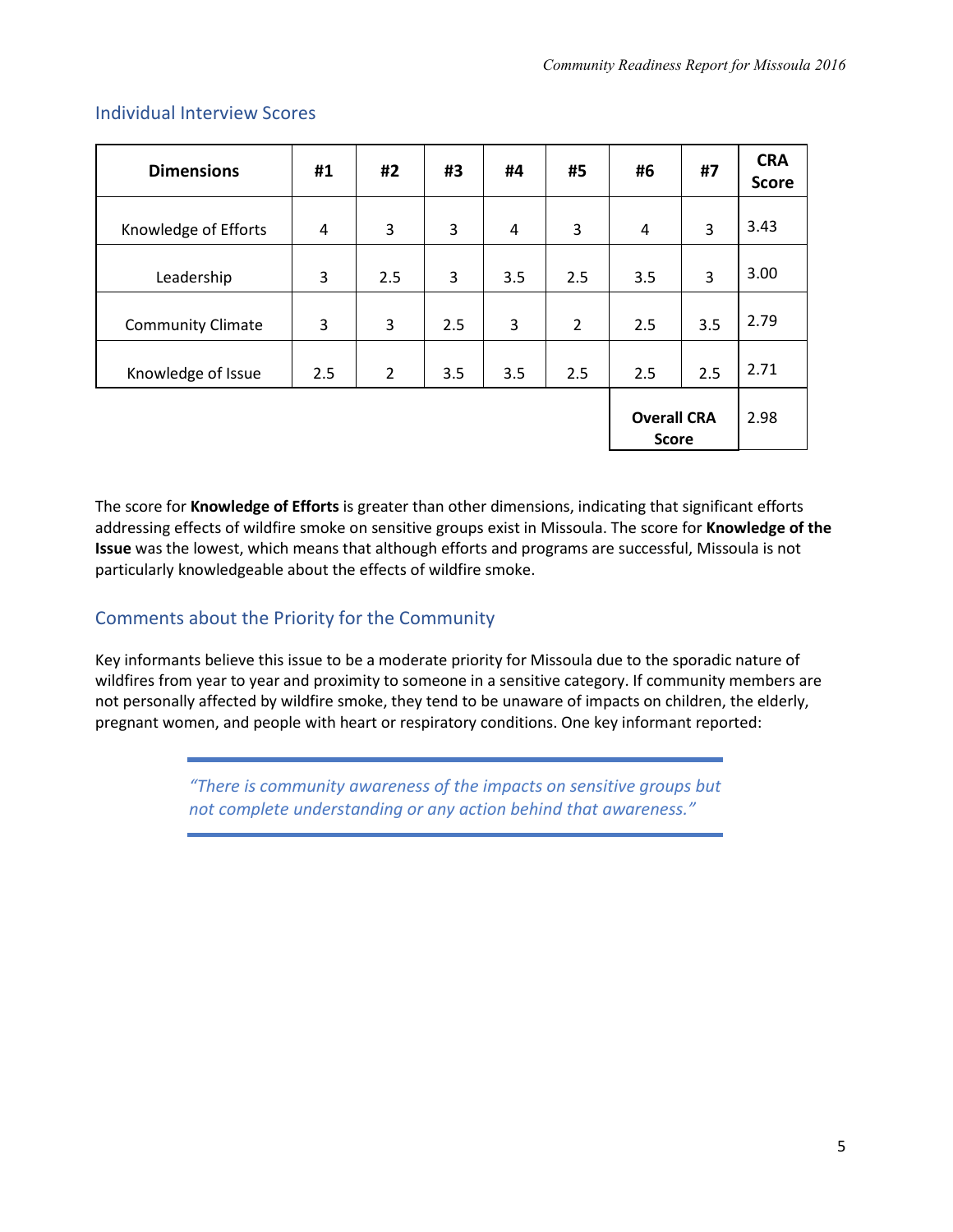### Dimensions of Readiness

*A. Community Knowledge of the Efforts: To what extent do community members know about local efforts and their purpose and effectiveness?*

#### **Score: 3.43**

This score is in the "Vague Awareness" stage. In general, a score in the Vague Awareness stage for this dimension means: At least some community members are vaguely aware that efforts exist, having heard of them, but little else.

#### **Findings from interviews:**

Key informants report the following as known efforts in Missoula.

- Air alerts and health notices or advisements that come from the health department.
- Free fare on bad smoke days. Mountain Line bus is currently free all the time.
- City parks open indoor aquatics facilities with special hours or reduced fees on extended challenging air quality days.
- Health facilities provide masks and other services.
- State of Montana Fire Ready effort.
- Schools send notifications through text messaging, voice mail, and automatic voice mail calls to warn that practice is going to be cancelled or that kids are going to be kept inside today instead of going out for recess.

Most informants did not name all of these efforts, but they consistently named Air Alerts as an effort.

*"Aside from the air quality announcements that recommend those people stay indoors during certain stages of air quality I'm not aware of any other real efforts."*

Another key informant stated the following:

*"There are probably pieces of the efforts that I am not aware of, and so, that probably is true for others including others who could benefit from said efforts. So awareness is an obstacle. Access, some people who fall into the sensitive groups category, well nearly all of them, children, the elderly and those with severe cardio or respiratory issues may have mobility problems that disallow them from getting to places where they could learn more information. And then depending on what the recommendations are for those sensitive groups it may be a matter of finances to get whatever could help them. Also, there's probably a sliver of elderly and those with heart and respiratory issues who work outside and don't have an opportunity to get away from smoke."*

Many Key Informants noted that there is an effort to inform people about the issue, but they were unsure if there are efforts to provide solutions. There was interest in how Missoula can do more to provide indoor play space, or a way of helping people with things such as filtration on older buildings, so that outdoor air quality didn't affect indoor air quality.

Key Informants believe the biggest obstacles for community members learning about efforts was access to media. Many noted not having access to technology such as the Internet or a smart phone as an obstacle due to financial capacity.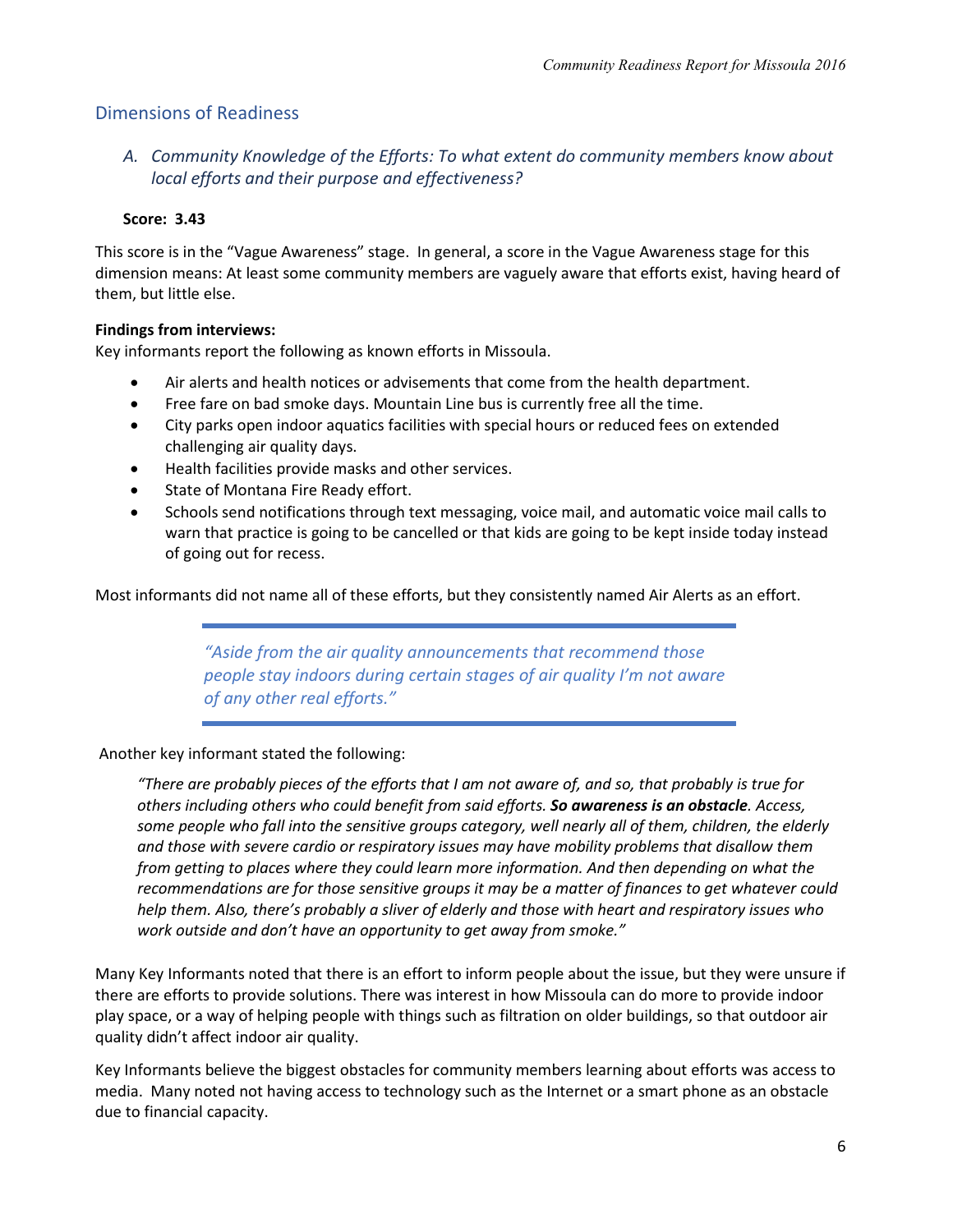## *B. Leadership: To what extent are appointed leaders and influential community members supportive of the issue?*

## **Score: 3.00**

This score is in the "Vague Awareness" stage. In general, a score in the Vague Awareness stage for this dimension means: Leadership believes that this issue may be a concern in the community. It may not be seen as a priority. They show no immediate motivation to act.

### **Findings from interviews:**

This score may seem at odds with the reality that the Summer Smart program is sponsored in partnership with the City of Missoula and supported by the Mayor of Missoula. Comments from Key Informants explain this discrepancy.

Key Informants reported that community members believe the following about this issue being a priority to leaders.

- 1. This is a priority to leaders, but the public isn't aware about what programs leadership has created that show investment in this issue.
- 2. Public perception is that there's not a lot the leadership in Missoula can do to mitigate the air quality from wildfires. Since wildfires tend to be put in a category of natural-type disasters.
- 3. The public has not heard of any resolutions or proposals/legislation from the city council/the mayor's office for example. They are unaware of any creative solutions or campaigns coming from the civic groups. There is a lack of knowledge whether any leadership entity has taken this on.
- 4. There is a great deal of consternation at times about what efforts might cost and where that money might come from.

## *C. Community Climate: What is the prevailing attitude of the community toward the issue?*

## **Score: 2.79**

This score is in the "Denial/Resistance" stage. In general, for this dimension, a score in this stage means: Community members believe that the issue may be a concern, in general, but believe that it is not a concern in this community, or community members believe that this issue may be a concern in the community, but don't think it can or should be addressed.

### **Findings from interviews:**

Key Informants commented that community members do see air quality from wildfire smoke as a problem for sensitive groups. The difficulty comes in the complexity of the problem. Many Key Informants mentioned how people believe that wildfire smoke will be a constant in the foreseeable future, which feels like an unsolvable problem. Therefore, people have a hard time putting their support behind efforts to address the issue.

### **Obstacles noted by Key Informants:**

- Money and people's views on using taxes.
- Lack of understanding of the impacts on those sensitive groups.
- The sheer volume of concerns and issues in Missoula block this issue from being known.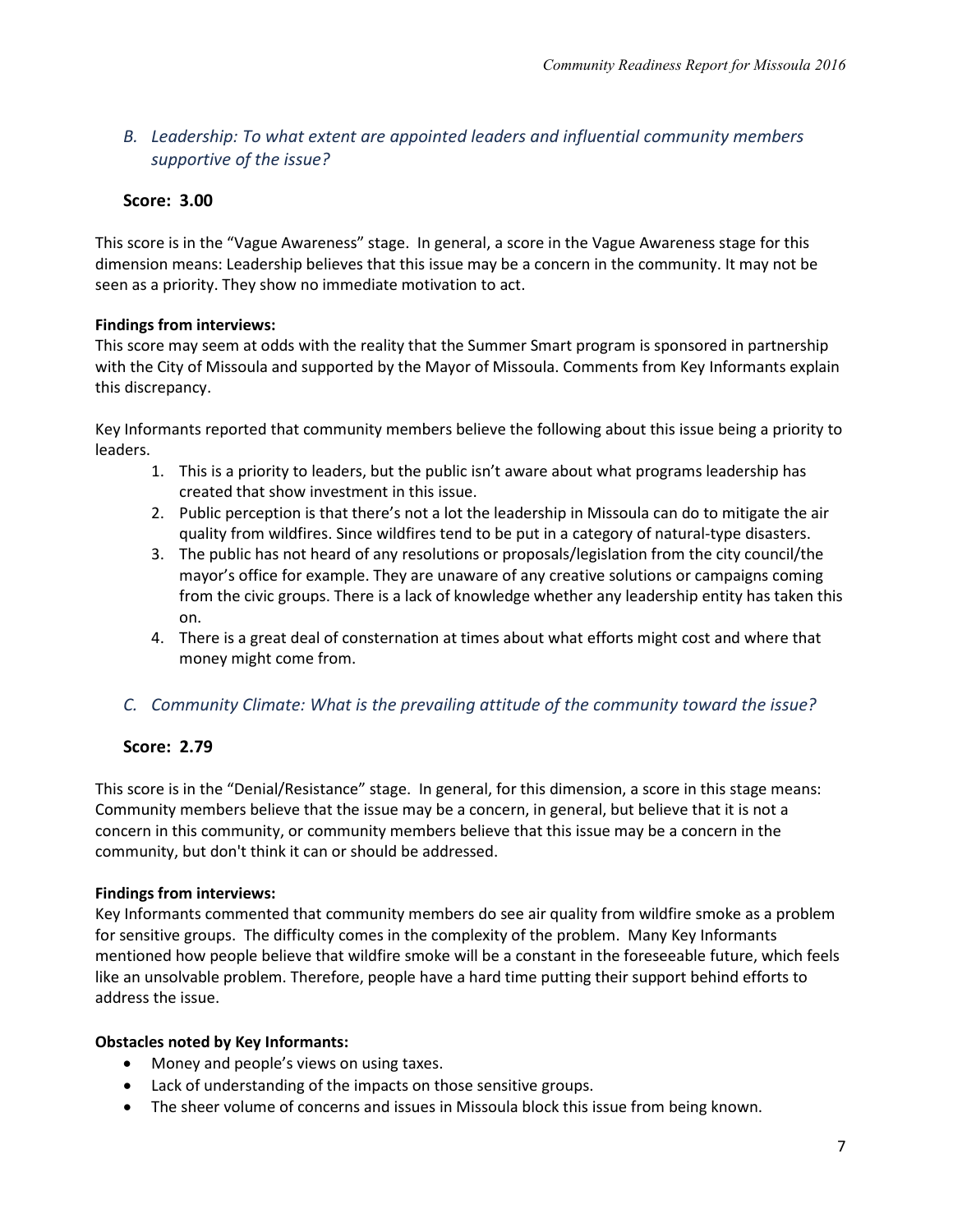- There is little knowledge of the number of people that are impacted
- Lack of data of the actual studies showing the effects on health.
- Community members do not see how it impacts their life.

#### **Misconceptions of the issue noted by Key Informants:**

One Key Informant stated that this issue is a public health issue, but that community members see the problems from a personal level of, "How does this impact me?" Since not everyone is negatively affected by wildfire smoke, there is a general opinion from Key Informants that community members believe, "This is not my problem." One Key Informant shared the following about misconceptions:

*"There are probably misconceptions in community members about why it happens, the consequences, frequency and number, but that the two biggest areas that I see misconceptions are "signs and symptoms" and "what can be done". Because the others I think are generally well addressed in the awareness campaigns that I've heard of personally and from others in our community."*

### *D. Community Knowledge About the Issue*

To what extent do community members know about the causes and consequences of the problem?

### **Score: 2.71**

This score is in the "Denial/Resistance" stage. In general for this dimension, a score in this stage means: Only a few community members have any knowledge about the issue. Among many community members, there are misconceptions about the issue.

### **Findings from interviews:**

When Key Informants were asked whether community members know nothing, a little, some, or a lot about the health effects of wildfire smoke on sensitive groups, three said "a little" and four said "some". Key Informants believed that community members had misconceptions that **"***the smoke is not harmful because it's just wood smoke***"** and reported community members lack knowledge about particulates in the smoke that cause harm.

> *"I think a misconception is that somebody has to be fairly medically fragile to be impacted. I think that leads people to believe that the recommendations don't really apply to them and so they go about life as usual. I think that people don't necessarily have a sense of where the line is between unhealthy and truly hazardous and what the cumulative effect of what unhealthy is and how that relates to hazardous."*

Here are two direct quotes from Key Informants that articulate these misconceptions: AND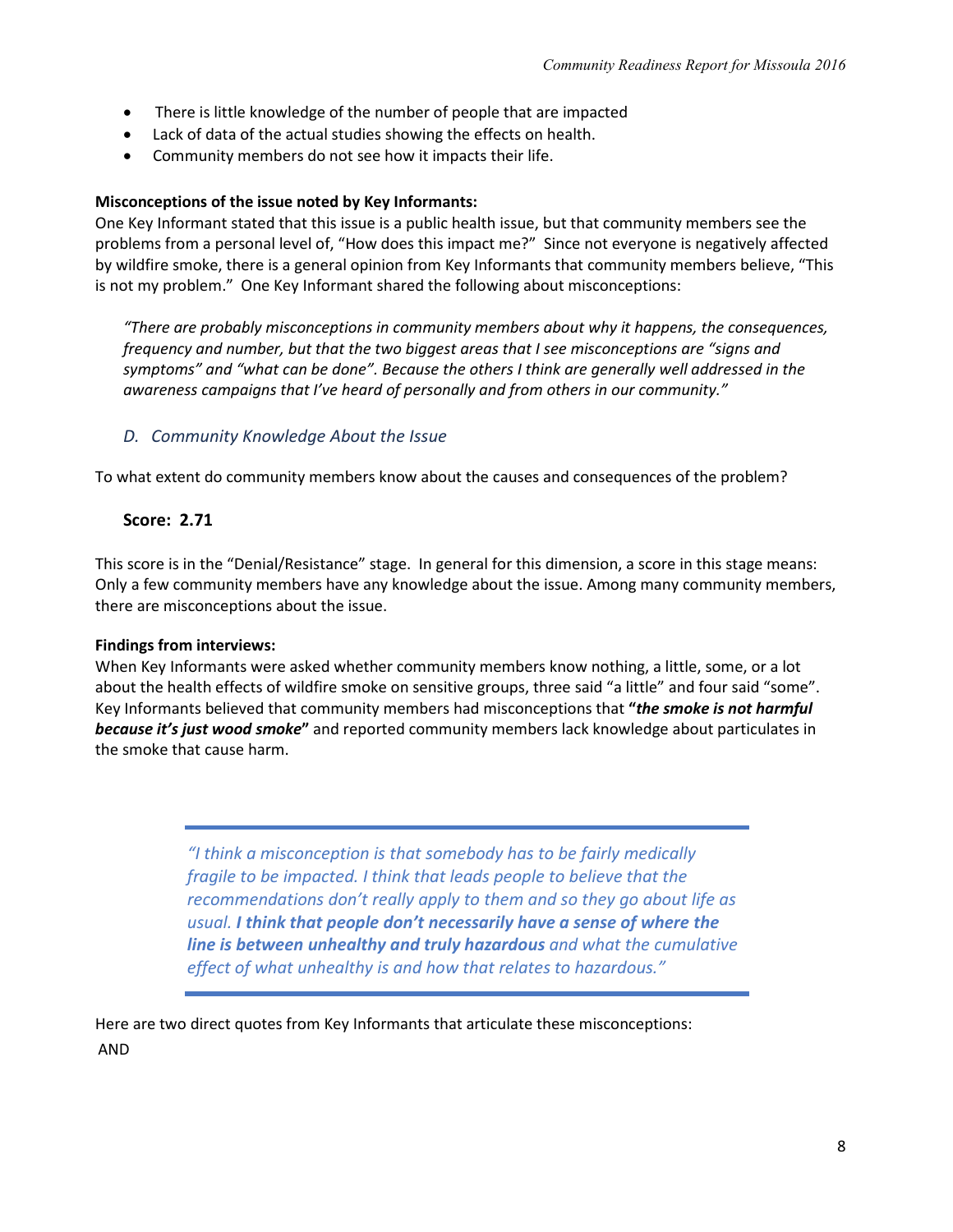*"I think the misconceptions would just be that they don't know how severe it is, or like you were saying they don't know the symptoms – so to be able to help family members or friends, maybe one of the misconceptions is they think it's not as big a deal as it really is."*

Key Informants share what messages they believe would help move this issue forward into action steps that can make change:

*"Well, again it's difficult, because many people don't have a sense of what their options are, of what they truly can do. People feel, to a certain extent, stuck, you know, life doesn't come to a stop. Children still need to have access to physical play, these are real needs in people's days and so yes, I believe that people do need to know more - I think that people would probably say that they do need to know more about the different health impacts about these levels of air quality. However, knowing about the health impacts, and having alternatives as far as what to do to keep going about your regular life there's a solutions gap there."*

#### AND

*"I suspect the general public would want more education of people in leadership roles and helping them to understand how every organization, every agency can have some role in the effects of air quality in sensitive groups by how they manage a typical day and what they do to encourage certain behaviors for sensitive groups to improve the situation. And also, those who are not sensitive, educating them to inform them that this was just another health related issue like any other and it doesn't have any stigma or connotation. "*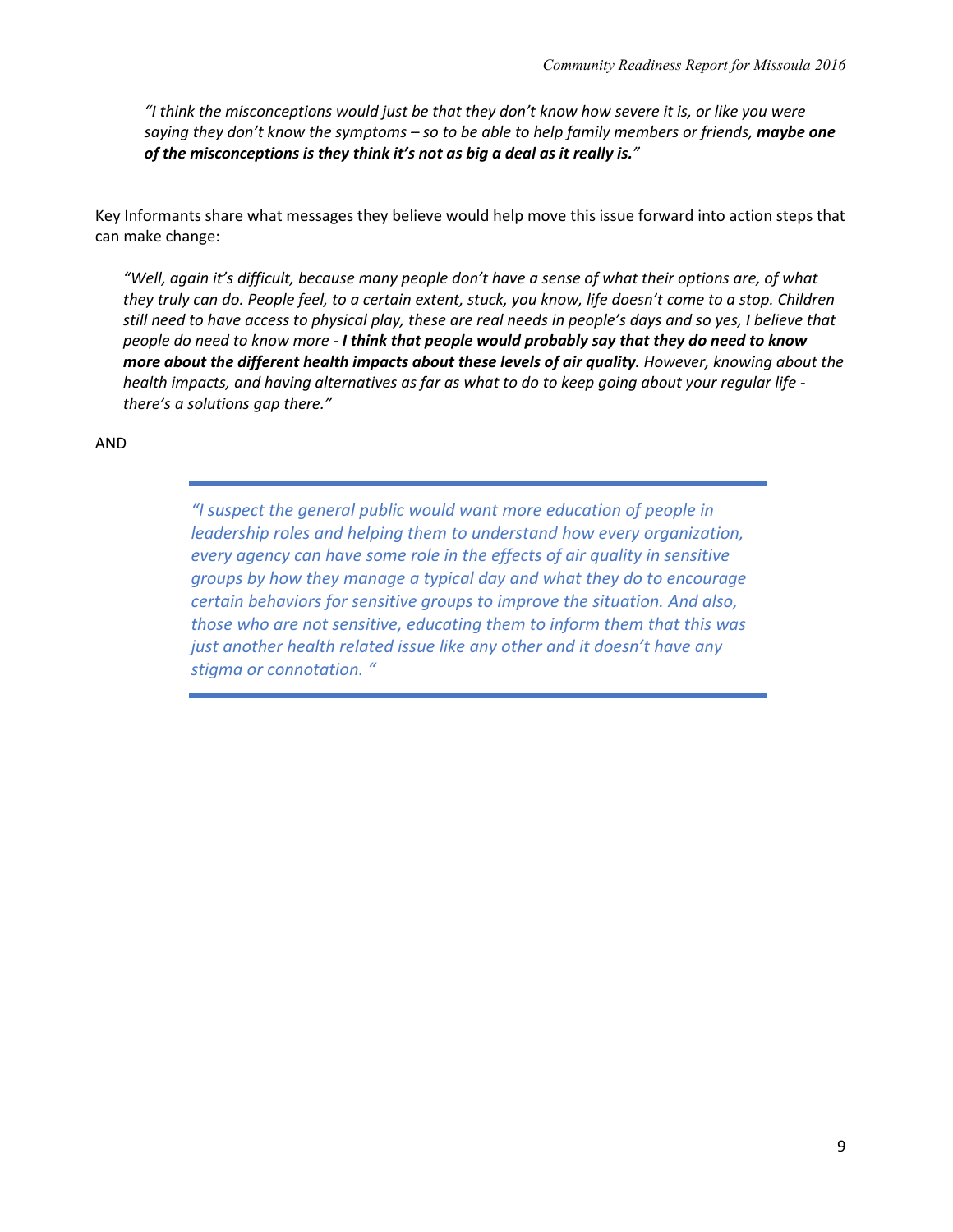## **Actions for Increasing the Readiness Levels**

In determining actions for increasing community readiness, it is generally best to focus on dimensions with the lowest scores. The dimension with the lowest score is *Knowledge of the Issue***.**

Taking advantage of those areas with the highest scores can often help raise the lower scores. The dimensions with the highest scores are *Community Knowledge of Efforts* and *Leadership***.** For example, those already involved in efforts, and the leaders of those efforts, could be used as resources to improve Missoula's knowledge of the issue.

Providing Missoula residents with general information about the health effects of wildfire smoke on sensitive groups may fall on an unreceptive audience—at the present time. Actions that initially focus on the personal benefits of addressing the health effects of wildfire smoke are more likely to be successful. For example, disseminating personal stories of friends and family affected by wildfire smoke could be effective in increasing knowledge and improving the community climate toward this issue.

The following are actions recommended by the Community Readiness Model often appropriate for communities in the first three stages of readiness. The actions are cumulative; that is, the actions appropriate at stage 3 include all of those in the lower stages.

#### **Stage 1: No Awareness**

- One-on-one visits with community leaders and members. Pay particular attention to the details of these visits (message, communicator, etc.)
- Visit existing and established unrelated small groups to inform them of the issue.
- Get individuals in your social network excited and solicit their support be creative! Give them ideas and information that they can post on their Facebook page or other outlets.
- Collect stories of local people who have been affected by this issue in this community and find creative ways to disseminate these.
- Conduct an environmental scan to identify the community's strengths, weaknesses, opportunities, and threats.

#### **Stage 2: Denial/Resistance**

- Continue actions from previous stage.
- Put information in bulletins, club newsletters, respected publications, Facebook, etc.
- Distribute media articles that highlight issue in the community.
- Communicate strategically with influencers and opinion leaders.

#### **Stage 3: Vague Awareness**

- Continue actions from previous stages.
- Present information at local community events and unrelated community groups. Don't rely on just facts. Use visuals and stories. Make your message "sticky".
- Post flyers, posters, and billboards.
- Begin to initiate your own events (e.g., potlucks) to present information on this issue. But they must be fun or have other benefits to potential attendees.
- Publish editorials and articles in newspapers and on other media with general information but always relate the information to the local situation.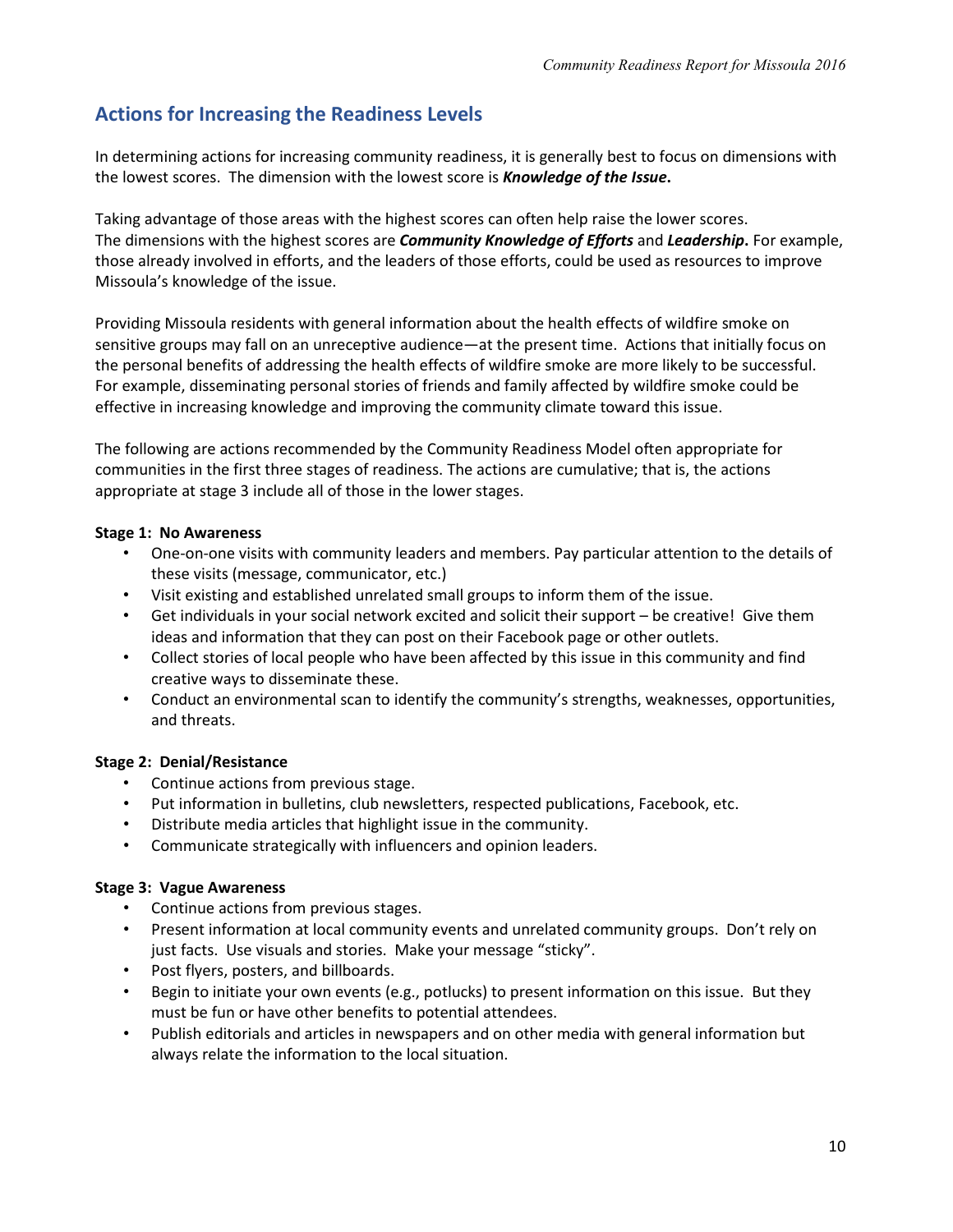## **Appendix A: Interview Questions for Climate Smart Missoula**

#### **Community Readiness Interview Questions**

1. For the following question, please answer keeping in mind your perspective of what community members believe and not what you personally believe.

On a scale from 1-10, how much of a concern are health impacts of wildfire smoke on sensitive groups to members of the Missoula Area, with 1 being "not a concern at all" and 10 being "a very great concern"? (Scorer note: Community Climate)

Can you tell me why you think it's at that level?

- Interviewer: Please ensure that the respondent answers this question in regards to community members not in regards to themselves or what they think it should be.
- \*Sensitive groups defined as "children and the elderly, pregnant women, as well as people with heart or respiratory conditions"

### **Community Knowledge of Efforts**

I'm going to ask you about current community efforts to address health impacts of wildfire smoke on sensitive groups. By efforts, I mean any programs, activities, or services in your community that address health impacts of wildfire smoke on sensitive groups.

2. Are there efforts in the Missoula area that address health impacts of wildfire smoke on sensitive groups?

If Yes, continue to question 3; if No, skip to question 10.

3. Can you briefly describe each of these?

Interviewer: Write down names of efforts so that you can refer to them in #4-5 below.

- 4. About how many community members are aware of each of the following aspects of the efforts none, a few, some, many, or most?
	- · Have heard of efforts?
	- · Can name efforts?
	- Know the purpose of the efforts?
	- · Know who the efforts are for?
	- · Know how the efforts work (e.g. activities or how they're implemented)?
	- · Know the effectiveness of the efforts?
- 5. Thinking back to your answers, why do you think members of your community have this amount of knowledge?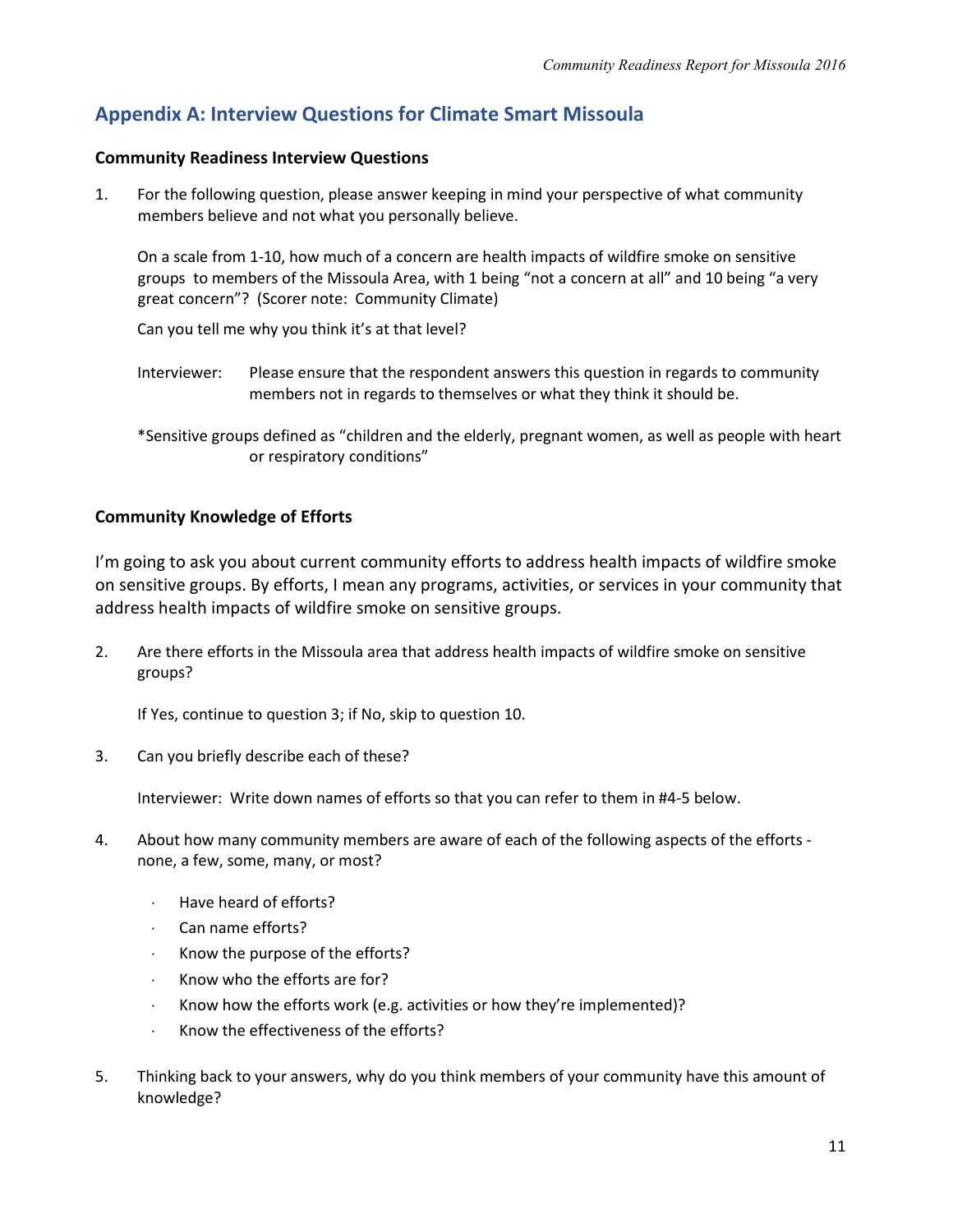- 6. Are there misconceptions or incorrect information among community members about the current efforts? If yes: What are these?
- 7. How do community members learn about the current efforts?
- 8. Do community members view current efforts as successful?
	- Probe: What do community members like about these programs? What don't they like?
- 9. What are the obstacles to individuals participating in these efforts?

Only ask #10 if the respondent answered "No" to #2 or was unsure.

10. Is anyone in the Missoula area trying to get something started to address health impacts of wildfire smoke on sensitive groups? Can you tell me about that?

### **Leadership**

I'm going to ask you how the leadership in the Missoula area perceives the health impacts of wildfire smoke on sensitive groups. By leadership, we are referring to those who could affect the outcome of this issue and those who have influence in the community and/or who lead the community in helping it achieve its goals.

11. Using a scale from 1-10, how much of a concern is health impacts of wildfire smoke on sensitive groups to the leadership of the Missoula area, with 1 being "not a concern at all" and 10 being "a very great concern"?

Can you tell me why you say it's a \_\_\_\_?

12. How much of a priority is addressing the health impacts of wildfire smoke on sensitive groups to leadership?

Can you explain why you say this?

13. I'm going to read a list of ways that community leaders might show their support or their lack of support for community efforts to address the health impacts of wildfire smoke on sensitive groups. Feel free to explain your responses as we move through the list.

Using the rating scale of: none a few, some, many or most, can you please tell me whether community leaders would show or do show their support in the following ways?

How many community leaders…

- · Speak out publicly in favor of efforts, for example at council meetings or in the media?
- · Participate in developing, improving or implementing efforts, for example by attending committee or group meetings that are working toward these efforts?
- · Play a key role as a leader or driving force in planning, developing or implementing efforts?
- Silently support efforts without being active in that support?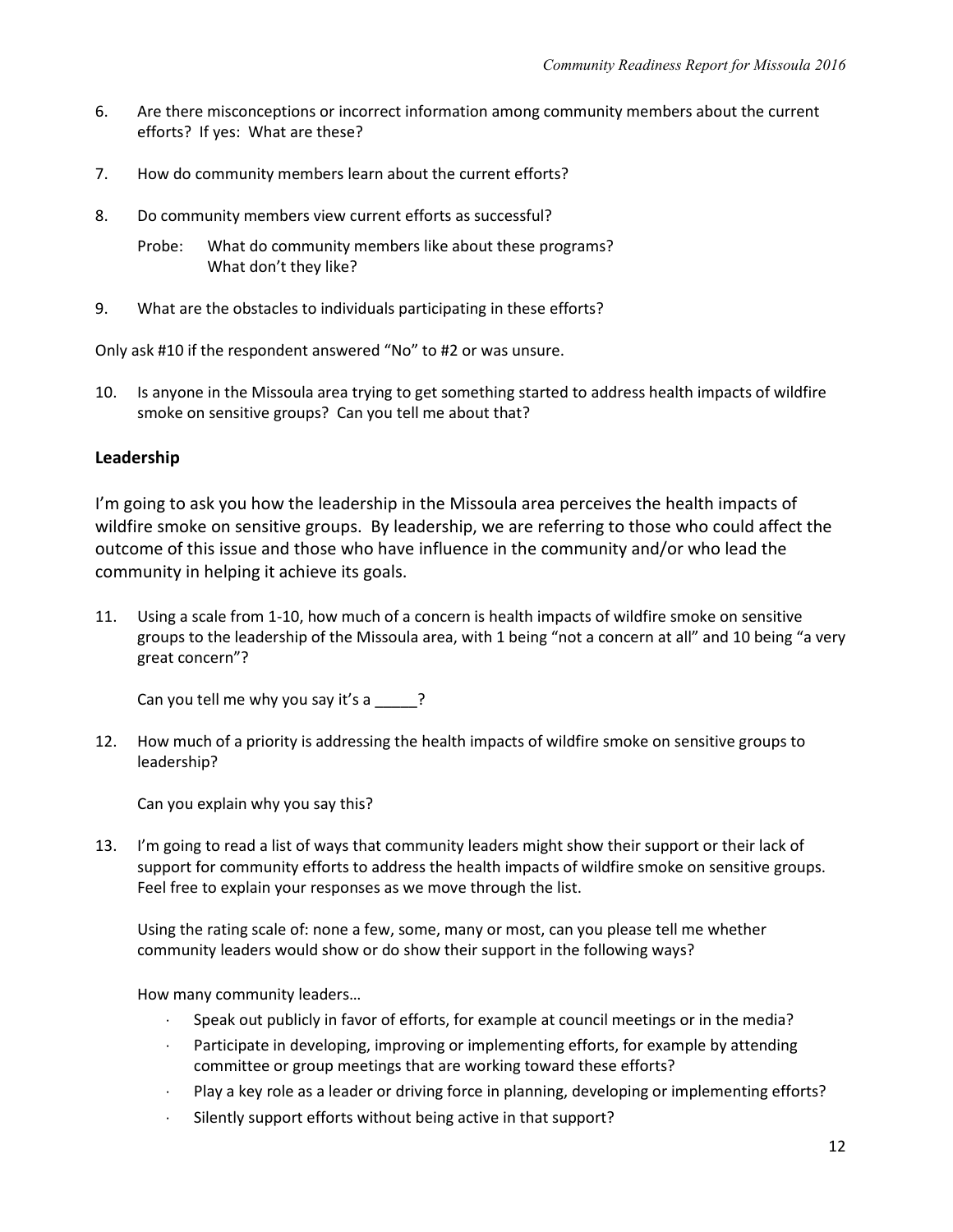- · Support allocating resources to fund community efforts?
- · Play a key role in ensuring the long-term viability of community efforts?
- · Actively oppose community efforts, for example, by speaking out against them?
- · Silently oppose community efforts?
- 14. Would the leadership support expanded efforts in the community to address the health impacts of wildfire smoke on sensitive groups?
	- If yes: How might they show this support? For example, by passively supporting, by being involved in developing the efforts, or by being a driving force or key player in achieving these expanded efforts?

#### **Community Climate**

For the following questions, again please answer keeping in mind your perspective of what community members believe and not what you personally believe.

15. How much of a priority is addressing this issue to community members?

Can you explain your answer?

16. I'm going to read a list of ways that community members might show their support or their lack of support for community efforts to address the health impacts of wildfire smoke on sensitive groups. Feel free to explain your responses as we move through the list.

Using the rating scale of: none, a few, some, many or most, can you please tell me whether community members would show or do show their support in the following ways?

How many community members…

- · Silently or passively support community efforts without being active in that support?
- · Speak out publicly in favor of community efforts?
- · Volunteer for community efforts?
- · Participate in developing, improving or implementing efforts, for example by attending committee or group meetings that are working toward these efforts?
- · Are willing to pay more in taxes to help fund community efforts?
- · Donate money to help fund efforts?
- · Actively oppose community efforts, for example, by speaking out against them?
- · Silently oppose community efforts?
- 17. About how many community members would support expanding efforts in the community to address the health impacts of wildfire smoke on sensitive groups? Would you say none, a few, some, many or most?

If more: How might they show this support? For example, by passively than none: supporting or by being actively involved in developing the efforts?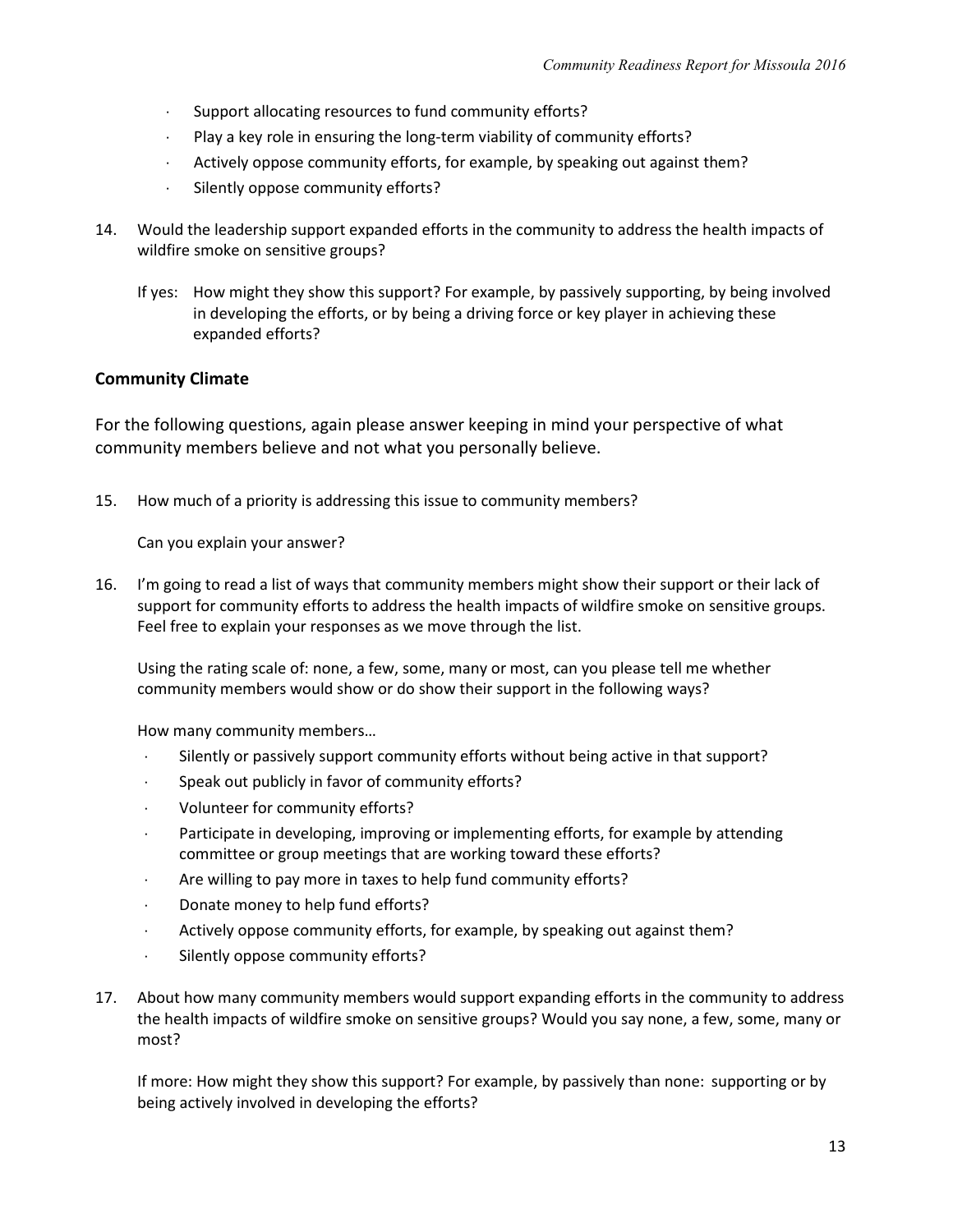18. What are the primary obstacles to addressing the health impacts of wildfire smoke on sensitive groups in the community?

#### **Knowledge About the Issue**

- 19. Would you say that community members know nothing, a little, some or a lot about each of the following as they pertain to health impacts of wildfire smoke on sensitive groups? (After each item, have them answer.)
	- · health impacts of wildfire smoke on sensitive groups, in general (Prompt as needed with "nothing, a little, some or a lot".)
	- · the signs and symptoms
	- · what about wildfire smoke causes health impacts of wildfire smoke on sensitive groups
	- the consequences
	- · how much do the effects of the health impacts of wildfire smoke on sensitive groups occurs locally (or the number of people living with the effects of the health impacts of wildfire smoke in your community)
	- · what can be done to prevent or treat health impacts of wildfire smoke on sensitive groups
- 20. What are the misconceptions among community members about health impacts of wildfire smoke on sensitive groups, e.g., why it occurs, how much it occurs locally, or what the consequences are?
- 21. What type of information is available in the Missoula area about the health impacts of wildfire smoke on sensitive groups (e.g. newspaper articles, brochures, posters)?

If they list information, ask: Do community members access and/or use this information?

Additional policy-related questions:

- 22. What formal or informal policies, practices and laws related to this issue are in place in your community? (Prompt: An example of "formal" would be established policies of schools, police, or courts. An example of "informal" would be similar to the police not responding to calls from a particular part of town.)
- 23. Is there a need to expand these policies, practices and laws? If so, are there plans to expand them? Please explain.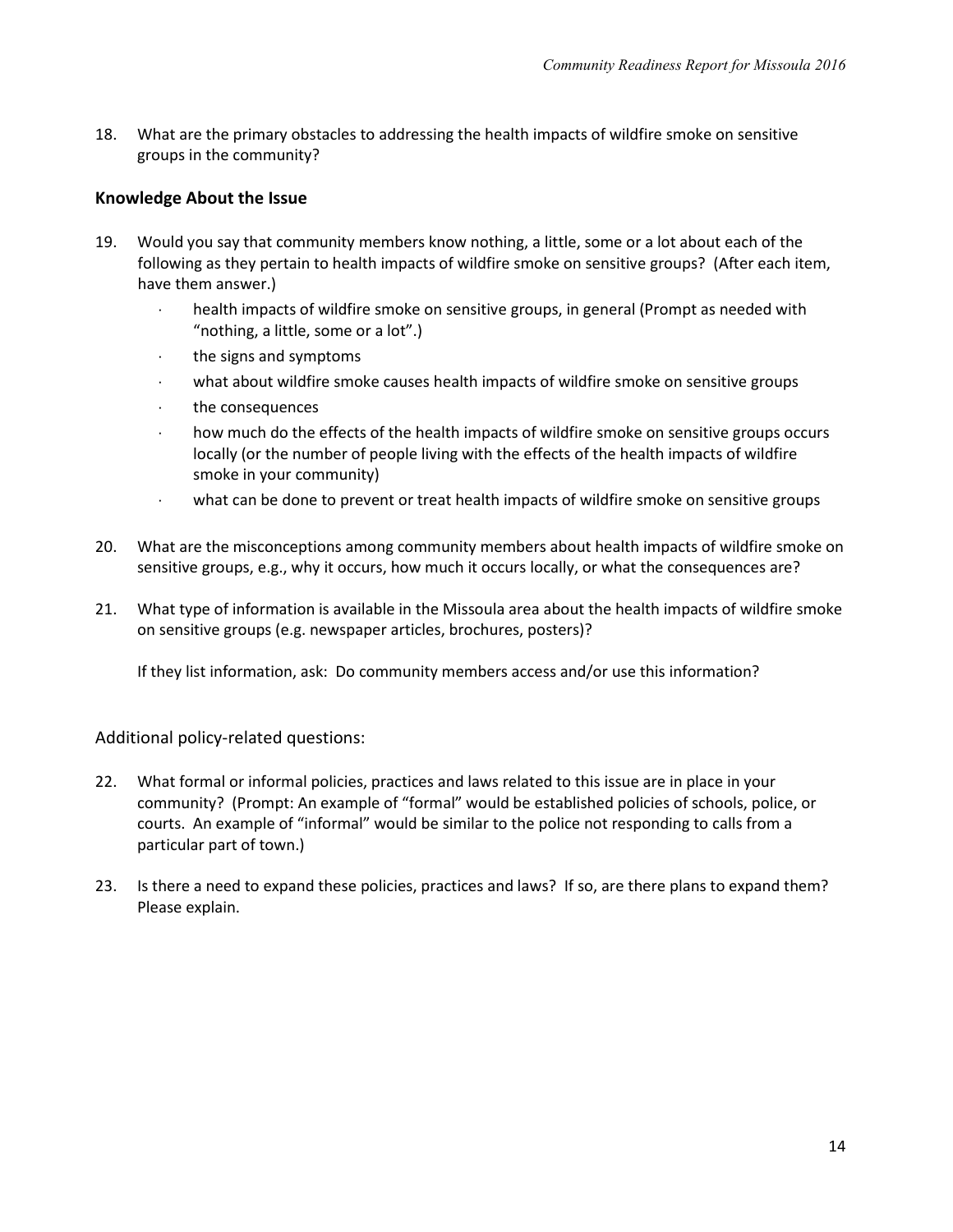## **Appendix B: Rating Scales Used for Scoring**

## Dimension A: Community Knowledge of Current Efforts

Note: If there are no efforts, this dimension receives a N/A (not applicable). Those directly involved in local efforts are not included in the definition of "community members".

- 1 Community has no knowledge about local efforts addressing the issue.
- 2 Community members have misconceptions or incorrect knowledge about current efforts.
- 3 A few community members have at least heard about local efforts, but know little about them. For example, they know local efforts exist and may recognize their names, but they have little other knowledge.
- 4 Some community members have at least heard about local efforts, but know little about them. For example, they know local efforts exist and may recognize their names, but they have little other knowledge.
- 5 Most community members have at least heard about local efforts. For example, they know local efforts exist and may recognize their names, but they have little other knowledge.
- 6 Most community members have at least basic knowledge of local efforts. For example, they can identify specific efforts and their basic purposes.
- 7 Most community members have more than basic knowledge of local efforts, including names of specific efforts, basic purposes, target audiences, and other specific information about the efforts.
- 8 Most community members have considerable knowledge of local efforts, including the level of program effectiveness.
- 9 Most community members have considerable and detailed knowledge of local efforts, including the level of program effectiveness and evaluation data on how well the different local efforts are working and their benefits and limitations.

## Dimension B: Leadership (includes elected and appointed leaders & influential community members)

- 1 Leadership believes that the issue is not a concern.
- 2 Leadership believes that this issue is a concern, in general, but believes that it is not a concern in this community. *OR*

Leadership believes that this issue is a concern in this community, but doesn't think it can or should be addressed.

3 Leadership believes that this issue may be a concern in the community. They show no immediate motivation to act. It may not be seen as a priority.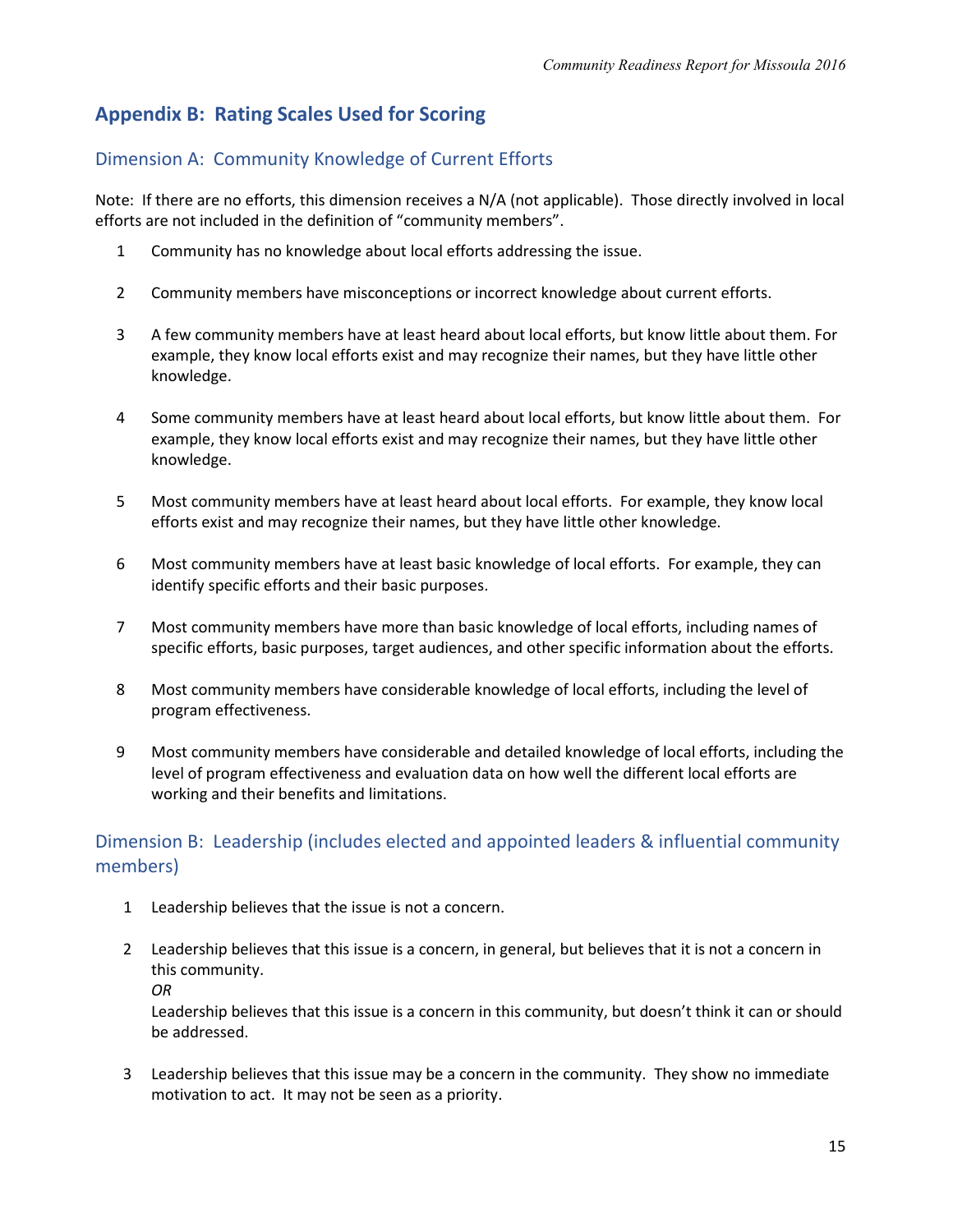- 4 Leadership acknowledges that this issue is a concern in the community and that some type of effort is needed to address it. They may be supportive of current efforts. They are not involved in work to develop, evaluate, or improve efforts.
- 5 Leadership is actively supportive of continuing or improving current efforts or in developing new efforts (possibly attending committee or group meetings that are working toward these efforts). They are not key players or driving forces in these activities.
- 6 Leadership plays a key role in planning, developing and/or implementing new, modified, or increased efforts, possibly as key players in groups or committees, as public proponents, and/or as driving forces behind these activities.
- 7 Leadership is actively involved in ensuring or improving the long-term viability of the efforts to address this issue.
- 8 Leadership plays a key role in expanding and improving efforts, through evaluating and modifying efforts, seeking new resources, and/or helping develop and implement new efforts.
- 9 Leadership is continually reviewing evaluation results of the efforts and is modifying financial support accordingly.

## Dimension C: Community Climate

Those directly involved in local efforts are not included in the definition of "community members".

- 1 The community believes that the issue is not a concern.
- 2 The community believes that this issue is a concern, in general, but believes that it is not a concern in this community.

OR

The community believes that this issue is in this community, but doesn't think it can or should be addressed.

- 3 The community believes that this issue may be a concern in the community. They show no immediate motivation to act. It may not be seen as a priority.
- 4 The community acknowledges that this issue is a concern in the community and that some type of effort is needed to address it. They may be passively supportive of current efforts. They may feel as if current efforts are sufficient to address the issue.
- 5 The attitude in the community is "We are concerned about this and we want to do something about it". They may believe that current efforts are not sufficient to address the issue or that current efforts should be improved.
- 6 The attitude in the community is "This is our responsibility", and some community members are involved in addressing the issue through planning, developing and/or implementing new, modified, or increased efforts.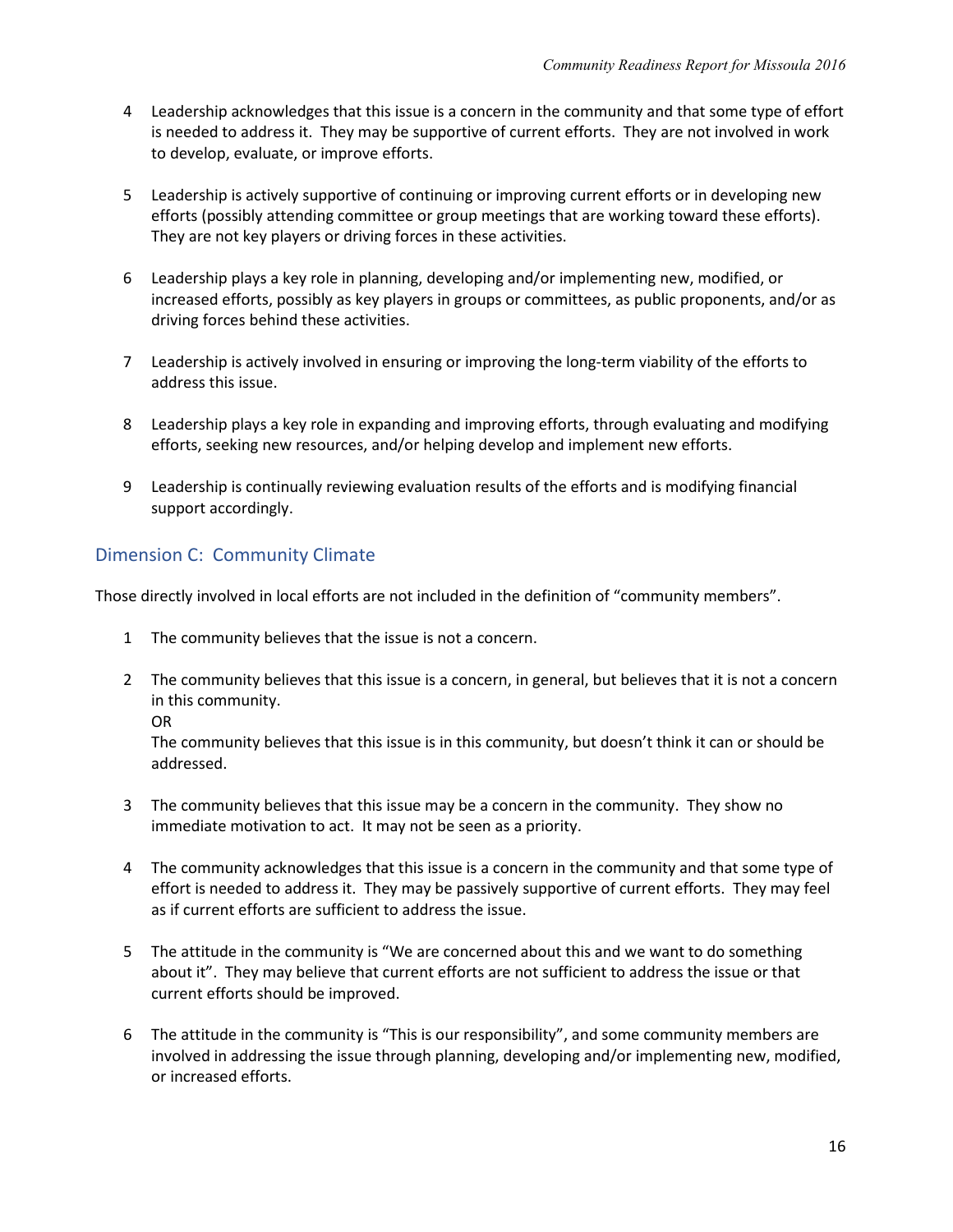- 7 The attitude in the community is "We have taken responsibility". There is ongoing community involvement in addressing the issue.
- 8 The majority of the community strongly supports efforts or the need for efforts. Participation level is high. "We need to continue our efforts and make sure what we are doing is effective."
- 9 Most major segments of the community are highly supportive. Community members are actively involved in evaluating and improving efforts and they demand accountability.

### Dimension D: Community Knowledge about the Issue

Those directly involved in local efforts are not included in the definition of "community members".

- 1 Community members have no knowledge about the issue.
- 2 Only a few community members have knowledge about the issue. There may be many misconceptions among community members about the issue, how and where it occurs, and why it needs addressing. There may be little knowledge among community members about its occurrence locally or why it may be a problem locally.
- 3 Community members have only vague knowledge about the issue (e.g. they have some awareness that the issue can be problem and why it may occur). Among some community members, there may be misconceptions about the issue, how and where it occurs, and why it needs addressing.
- 4 Community members have limited knowledge about the issue. For example, they have some awareness that the issue can be problem and they know some limited information about causes, consequences, signs and symptoms. They may know that the issue occurs locally, but they may have little knowledge about how much it occurs locally and/or its causes and consequences.
- 5 Community members have basic knowledge about the issue. For example, they are aware of why the issue is a problem, and they have some basic knowledge about causes, consequences, signs and symptoms. They are aware that the issue occurs locally, but they may have little knowledge about how much it occurs locally and/or what can be done to address it.
- 6 Community members have basic knowledge about the issue. For example, they are aware of why the issue is a problem, and they have some basic knowledge about causes, consequences, signs and symptoms. They are aware that the issue occurs locally, and they have some knowledge about how much it occurs locally, its effect on the community, and/or what can be done to address it.
- 7 Community members have more than basic knowledge about the issue. For example, they understand the causes, consequences, signs and symptoms. They are aware that the issue occurs locally, and they have some knowledge about how much it occurs locally, its effect on the community, and/or what can be done to address it.
- 8 Community members have more than basic knowledge about the issue (e.g., they understand the causes, consequences, signs and symptoms). They also have significant knowledge about local prevalence, its effect on the community, and/or what can be done to address it.
- 9 Community members have detailed knowledge about the issue, are aware of its effect on the community, and have significant knowledge about local prevalence.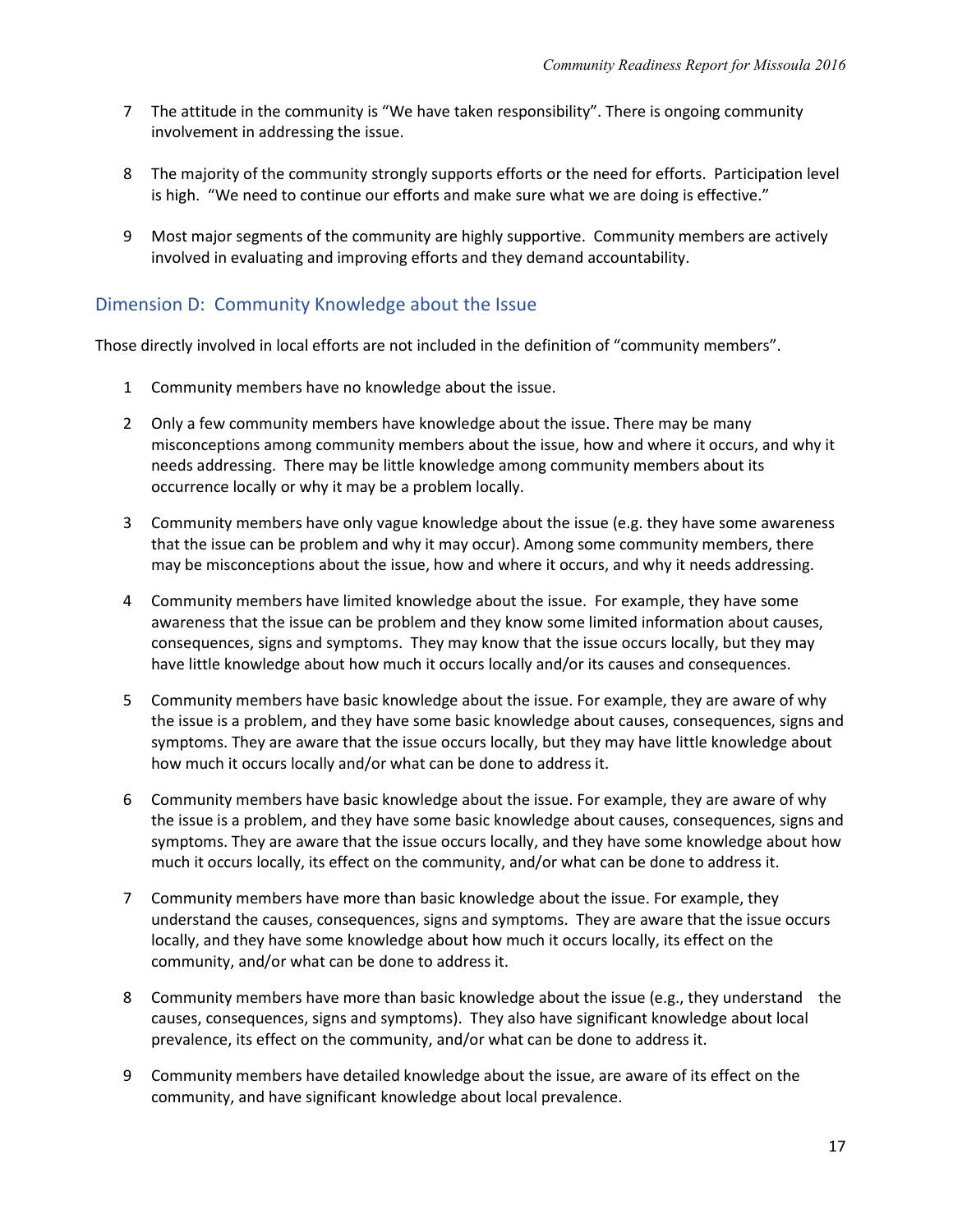# **Appendix C: Stages and Dimensions of Community Readiness**

| <b>Stage</b>                                      | <b>Description</b>                                                                                                                                                          |
|---------------------------------------------------|-----------------------------------------------------------------------------------------------------------------------------------------------------------------------------|
| 1. No Awareness                                   | Issue is not generally recognized by the community or leaders as a problem (or<br>it may truly not be an issue).                                                            |
| 2. Denial / Resistance                            | At least some community members recognize that it is a concern, but there is<br>little recognition that it might be occurring locally.                                      |
| 3. Vague Awareness                                | Most feel that there is a local concern, but there is no immediate motivation to<br>do anything about it.                                                                   |
| 4. Preplanning                                    | There is clear recognition that something must be done, and there may even<br>be a group addressing it. However, efforts are not focused or detailed.                       |
| 5. Preparation                                    | Active leaders begin planning in earnest. Community offers modest support of<br>efforts.                                                                                    |
| 6. Initiation                                     | Enough information is available to justify efforts. Activities are underway.                                                                                                |
| 7. Stabilization                                  | Activities are supported by administrators or community decision makers.<br>Staff are trained and experienced.                                                              |
| 8. Confirmation/<br><b>Expansion</b>              | Efforts are in place. Community members feel comfortable using services, and<br>they support expansions.<br>Local data are regularly obtained.                              |
| 9. High Level of<br><b>Community</b><br>Ownership | Detailed and sophisticated knowledge exists about prevalence, causes, and<br>consequences. Effective evaluation guides new directions. Model is applied to<br>other issues. |